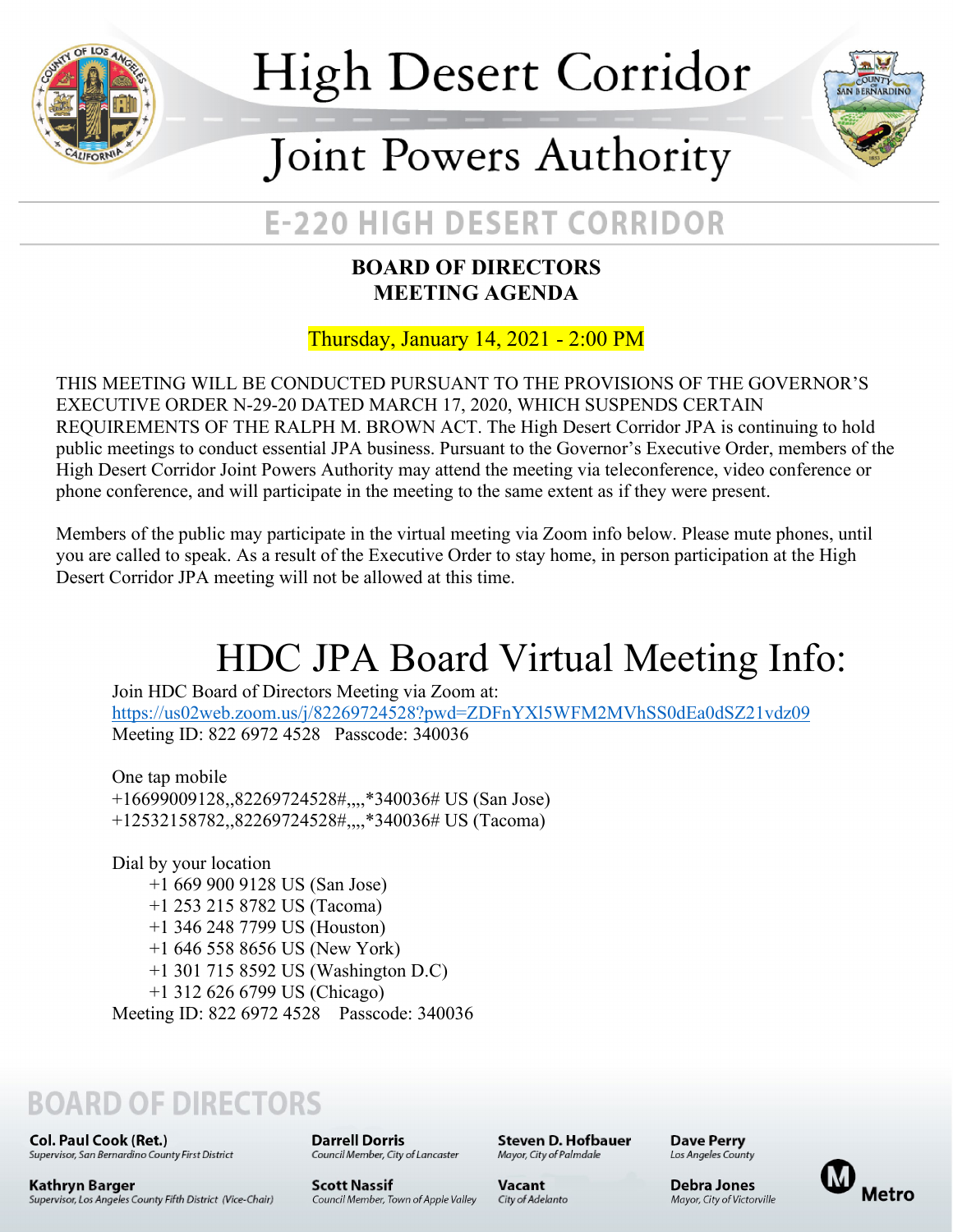#### **HDC JPA BOARD OF DIRECTORS MEMBERS**

Vice Chair, Supervisor Kathryn Barger, 5th Supervisorial District, Los Angeles County Colonel Paul Cook (Retired), Supervisor, 1<sup>st</sup> Supervisorial District, San Bernardino County Steve Hofbauer, Mayor, City of Palmdale/Los Angeles County Darrell Dorris, Council Member, City of Lancaster /Los Angeles County Mr. Dave Perry, Los Angeles County Debra Jones, Mayor, City of Victorville/San Bernardino County Scott Nassif, Council Member, Town of Apple Valley/San Bernardino County Vacant, San Bernardino County Vacant, Joint San Bernardino County/Los Angeles County

#### **HDC JPA BOARD MEMBER ALTERNATES**

Richard Loa, Council Member, City of Palmdale/Los Angeles County Curt Emick, Mayor, Town of Apple Valley/San Bernardino County Elizabeth Becerra, Council Member, City of Victorville/San Bernardino County

#### **HDC JPA STAFF**

Executive Director: Arthur V. Sohikian Clerk: Lynna Monell, San Bernardino Clerk of the Board Auditor-Controller: Jessica Trillo, San Bernardino County Legal Counsel: John Tubbs II, Deputy County Counsel, San Bernardino County

#### **OPEN SESSION**

**1. CALL TO ORDER –** Kathryn Barger, Vice Chair

#### **2. ROLL CALL**

#### **3. PLEDGE OF ALLEGIANCE**

**4. PUBLIC COMMENTS:** During the COVID-19 pandemic, HDC JPA is conducting business remotely as we comply with State of California and San Bernardino County and Los Angeles County health directives. HDC is committed to ensuring that our public meetings are accessible to the public and that the public can observe and address the meeting and to participate by providing written and oral comment on HDC matters. Please don't hesitate to reach out to Executive Director Arthur Sohikian at [arthur@avsconsultinginc.com.](mailto:arthur@avsconsultinginc.com)

At this time members of the public can address the HDC Board of Directors regarding any items within the subject matter jurisdiction of the agency that are not separately listed on this agenda. Please see bottom of agenda for zoom virtual meeting instructions. Whenever possible, lengthy testimony should be presented to the Board in writing and only pertinent points presented orally.

#### **5. HDC JPA ELECTION OF BOARD OFFICERS AND 2021 HDC JPA BOARD MEETING SCHEDULE Recommended Action**: **A**. *Election of HDC JPA Board Officers to July 8, 2021 Board meeting.*

 **B.** *Appoint of HDC JPA Board Secretary*  **C***. Approve HDC Quarterly Board virtual meetings at 2pm as follows: April 8, 2021; July 8, 2021 and October 14, 2021*